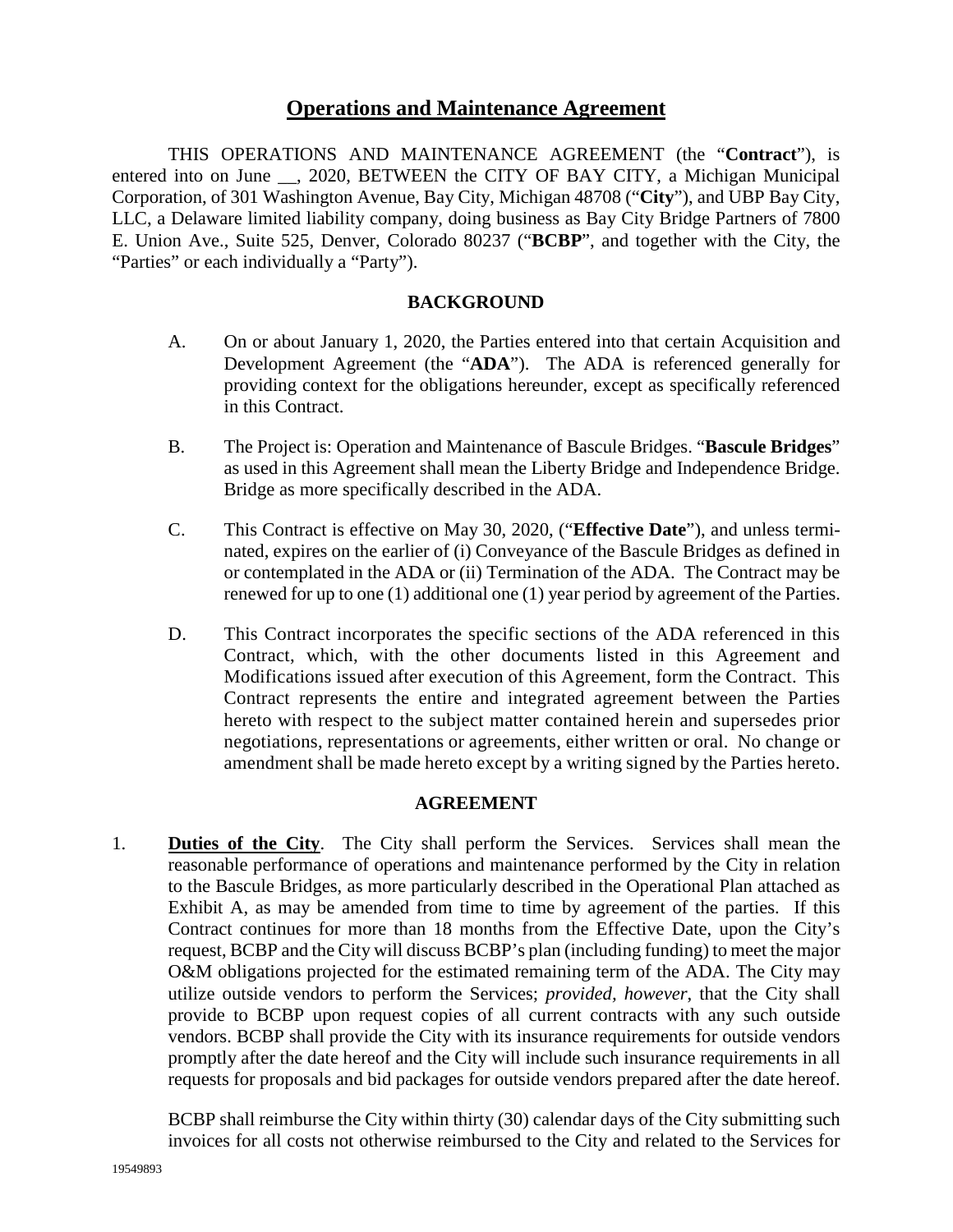Operations and Maintenance of the Bascule Bridges as provided in Section 12. The City shall use reasonable efforts to include in each invoice the information and supporting documentation described in **Exhibit B** hereto.

City shall: (a) perform the Services in a timely and safe manner consistent with standards in the trade, profession, or industry; (b) meet or exceed the performance and operational standards, and specifications of the Contract; and (c) provide all Services in good quality.

2. **Notices**. All notices and other communications required or permitted under this Contract must be in writing and will be considered given and received: (a) when verified by written receipt if sent by courier; (b) when actually received if sent by mail without verification of receipt; or (c) when verified by automated receipt or electronic logs if sent by facsimile or email.

| If to City:                                                                                                                                           | If to BCBP                                                                                                                                        |
|-------------------------------------------------------------------------------------------------------------------------------------------------------|---------------------------------------------------------------------------------------------------------------------------------------------------|
| Dana Muscott<br>City of Bay City<br>301 Washington Avenue<br>Suite 408<br>Bay City, MI 48708<br>dmuscott@baycitymi.org                                | Kevin Bischel<br><b>UBP Bay City, LLC</b><br>7800 East Union Avenue<br>Suite 525<br>Denver, CO 80237<br>kbischel@unitedbridgepartners.com         |
| $(989) 894 - 8146$                                                                                                                                    |                                                                                                                                                   |
| With a copy to:<br><b>William Lentine</b><br>Warner Norcross + Judd LLP<br>2000 Town Center<br>Suite 2700<br>Southfield, MI 48075<br>wlentine@wnj.com | <b>Melody Pickett</b><br><b>UBP Bay City, LLC</b><br>7800 East Union Avenue<br>Suite 525<br>Denver, CO 80237<br>mpickett@unitedbridgepartners.com |

3. **Contract Administrator**. The Contract Administrator for each Party is the only person authorized to modify any terms and conditions of this Contract (each a "**Contract Administrator**"):

| If to City:                                                            | If to BCBP:                                                               |
|------------------------------------------------------------------------|---------------------------------------------------------------------------|
| Dana Muscott<br>City of Bay City<br>301 Washington Avenue<br>Suite 408 | Kevin Bischel<br>UBP Bay City, LLC<br>7800 East Union Avenue<br>Suite 525 |
| Bay City, MI 48708<br>dmuscott@baycitymi.org<br>$(989) 894 - 8146$     | Denver, CO 80237<br>kbischel@unitedbridgepartners.com                     |

4. **Program Manager**. The Program Manager for each Party will monitor and coordinate the day-to-day activities of the Contract (each a "**Program Manager**"):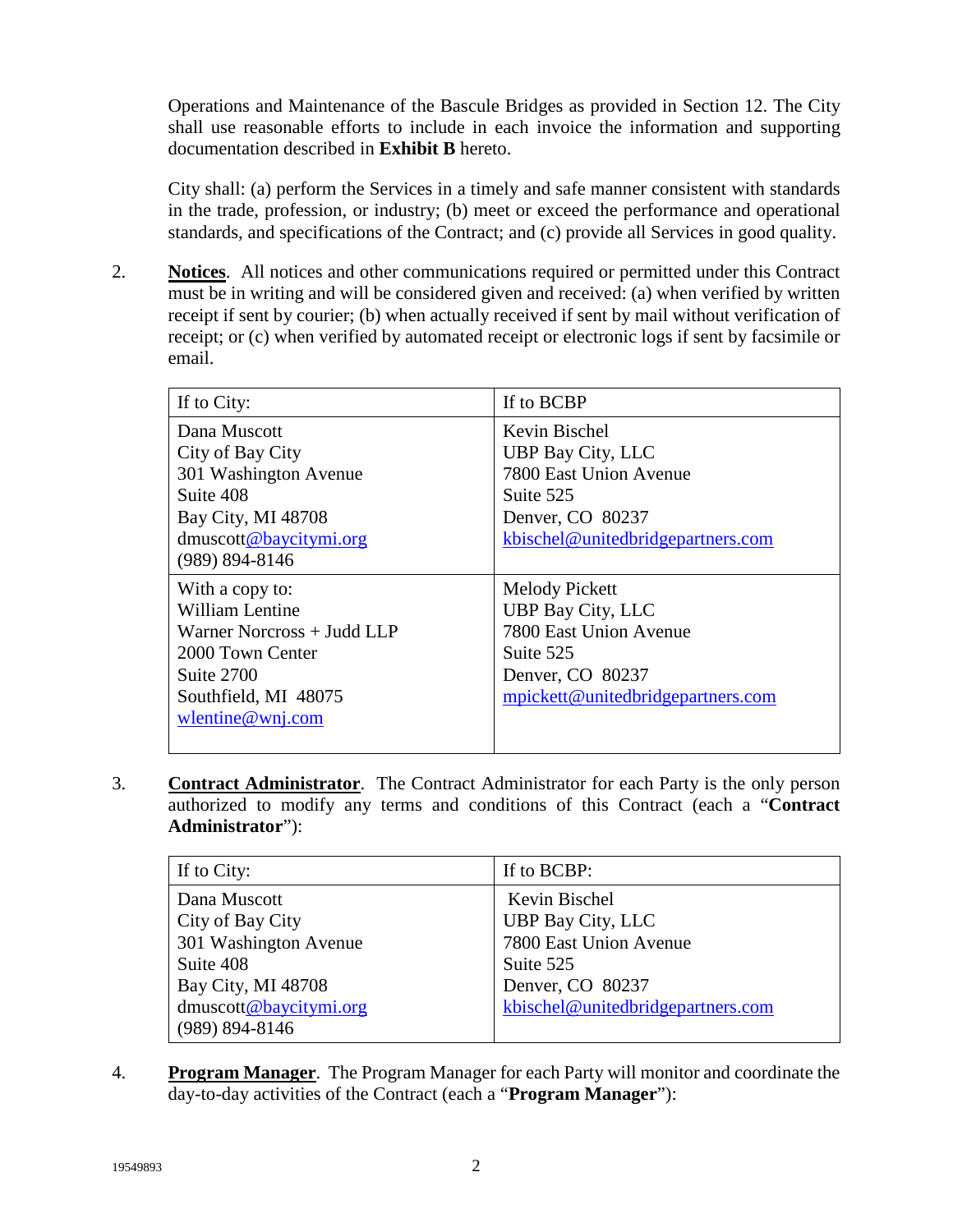| If to City:            | If to BCBP:                       |  |
|------------------------|-----------------------------------|--|
| Joe Ledesma            | Kevin Bischel                     |  |
| City of Bay City       | UBP Bay City, LLC                 |  |
| 301 Washington Avenue  | 7800 East Union Avenue            |  |
| Suite 408              | Suite 525                         |  |
| Bay City, MI 48708     | Denver, CO 80237                  |  |
| jledesma@baycitymi.org | kbischel@unitedbridgepartners.com |  |
| $(989) 894 - 8307$     |                                   |  |

- 5. **Contract Compliance Inspector**. The Contract Compliance Inspector for the City of Bay City is Kurt Hausbeck, or his designee.
- 6. **Insurance Requirements**. BCBP agrees to maintain the insurances identified in Section 20 of the ADA and is responsible for all deductibles. All required insurance must: (a) protect BCBP from claims that may arise out of, are alleged to arise out of, or result from BCBP's performance under this Agreement; (b) be primary and non-contributing to any comparable liability insurance (including self-insurance) carried by the City; and (c) be provided by a company with an A.M. Best rating of "A" or better and a financial size of VII or better.

# 7. **Intentionally deleted**.

- 8. **Assignment**. BCBP may not assign this Contract to any other party except in connection with an assignment of the ADA and in compliance with Section 30 of the ADA.
- 9. **Change of Control**. BCBP will notify, at least 90 calendar days before the effective date, the City of any change in control of BCBP. For purposes of this Contract, a change in control means any of the following: (a) a sale of more than 50% of BCBP's equity (b) a sale of substantially all of BCBP's assets; (c) a change in a majority of BCBP's members or managers; (d) consummation of a merger or consolidation of BCBP with any other entity; (e) a change in ownership through a transaction or series of transactions; (f) or the board (or the equity holders) approves a plan of complete liquidation. A change of control does not include any consolidation or merger effected exclusively to change the domicile of BCBP, or any transaction or series of transactions principally for bona fide equity financing purposes.

In the event of a change of control, BCBP must require the successor to assume this Contract and all of its obligations under this Contract.

- 10. **Acceptance**. Services are subject to inspection and testing by BCBP within 30 calendar days of the City's performance of the Services ("**BCBP Review Period**"). If BCBP identifies any deficiencies in the City's performance, BCBP will notify the City as soon as reasonably possible and the City will have a reasonable opportunity to cure the deficiencies, not to exceed 30 days. BCBP may withhold payment for deficient services until such cure has been satisfactorily completed.
- 11. **Risk of Loss** . At all times, risk of loss or damage to the Bascule Bridges remains with BCBP. BCBP is responsible for filing, processing, and collecting all damage claims. The City will record and report to BCBP any evidence of visible damage.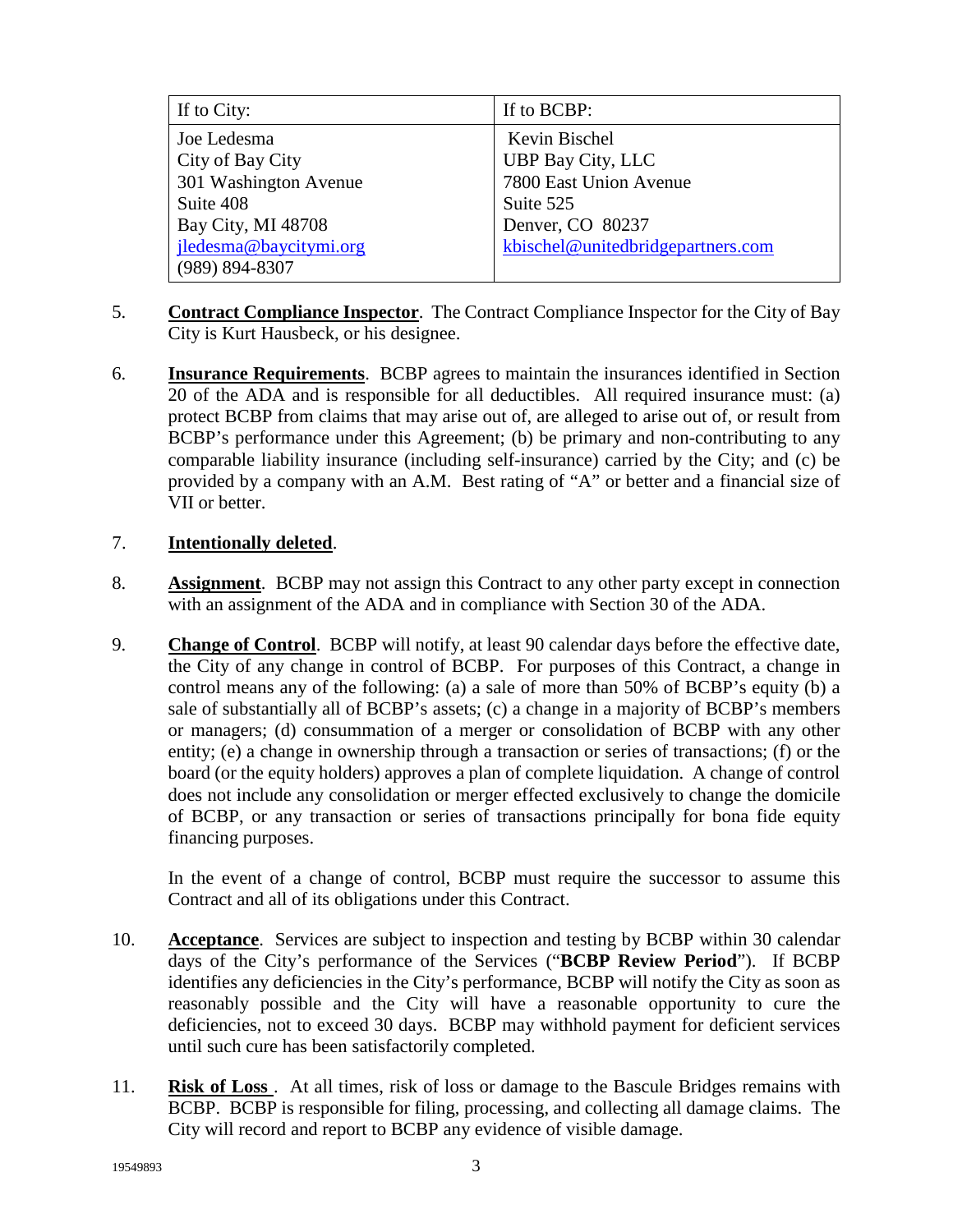12. **Terms of Payment**. All undisputed amounts on an invoice submitted to BCBP by the City for reimbursement for the Services performed are payable within thirty (30) calendar days of BCBP's receipt of such invoice for the Services. In the event of a dispute relating to all or any portion of an invoice, BCBP shall pay the City for all undisputed amounts on such invoice and the Parties shall work together in good faith to resolve the dispute. If the Parties are unable to resolve a dispute within fifteen (15) days after BCBP's decision to withhold payment for such disputed invoice, the dispute shall be resolved in accordance with the dispute resolution provisions set forth in Section 29 hereof. The City is exempt from State sales tax for direct purchases and may be exempt from federal excise tax, if Services purchased under the Contract are for the City's exclusive use.

BCBP will disburse payments under this Contract through check or wire transfer, or any other means reasonably requested by the City and agreed to by BCBP.

- 13. **Stop Work Order**. The City may suspend any or all Services under the Contract at any time after giving BCBP 10 calendar days' written notice, unless such suspension is due to a force majeure event described in Section 28 below, in which case the City may immediately suspend any or all Services. If suspension is for City's convenience (without cause), BCBP may immediately obtain replacement Services at BCBP's expense. If such suspension continues for 30 days, BCBP may terminate this Agreement as though City has elected to terminate pursuant to Section 15 below.
- 14. **Termination of Cause**. Either Party may terminate this Contract for cause, in whole or in part, if the other party: (a) endangers the value, integrity, or security of any location, data, or personnel; (b) becomes insolvent, petitions for bankruptcy court proceedings, or has an involuntary bankruptcy proceeding filed against it by any creditor; (c) engages in any conduct that may expose the Party to liability; (d) breaches any of its material duties or obligations; or (e) fails to cure a breach within the time stated in a notice of breach, which shall be not less than 10 business days. Any reference to specific breaches being material breaches within this Contract will not be construed to mean that other breaches are not material.

If this Contract is terminated under this Section, (y) the party requesting the termination will issue a termination notice to the other Party which shall state a termination date not less than 10 business days from the issuance of the termination notice, and (z) BCBP will obtain replacement vendor(s) to provide the Services.

15. **Termination for Convenience**. The City may upon sixty (60) days' written notice to BCBP terminate this Contract in whole or in part without penalty and for any reason, including but not limited to, appropriation or budget shortfalls. If the City terminates this Contract for convenience, it will provide BCBP with a termination notice as determined by the City which shall state a termination date not less than 60 days from the issuance of the termination notice, and BCBP will obtain replacement vendor(s) to provide the Services.

BCBP may upon sixty (60) days' written notice to the City terminate this Contract in whole or in part in order to outsource some or all of the Services being performed by the City to outside vendors.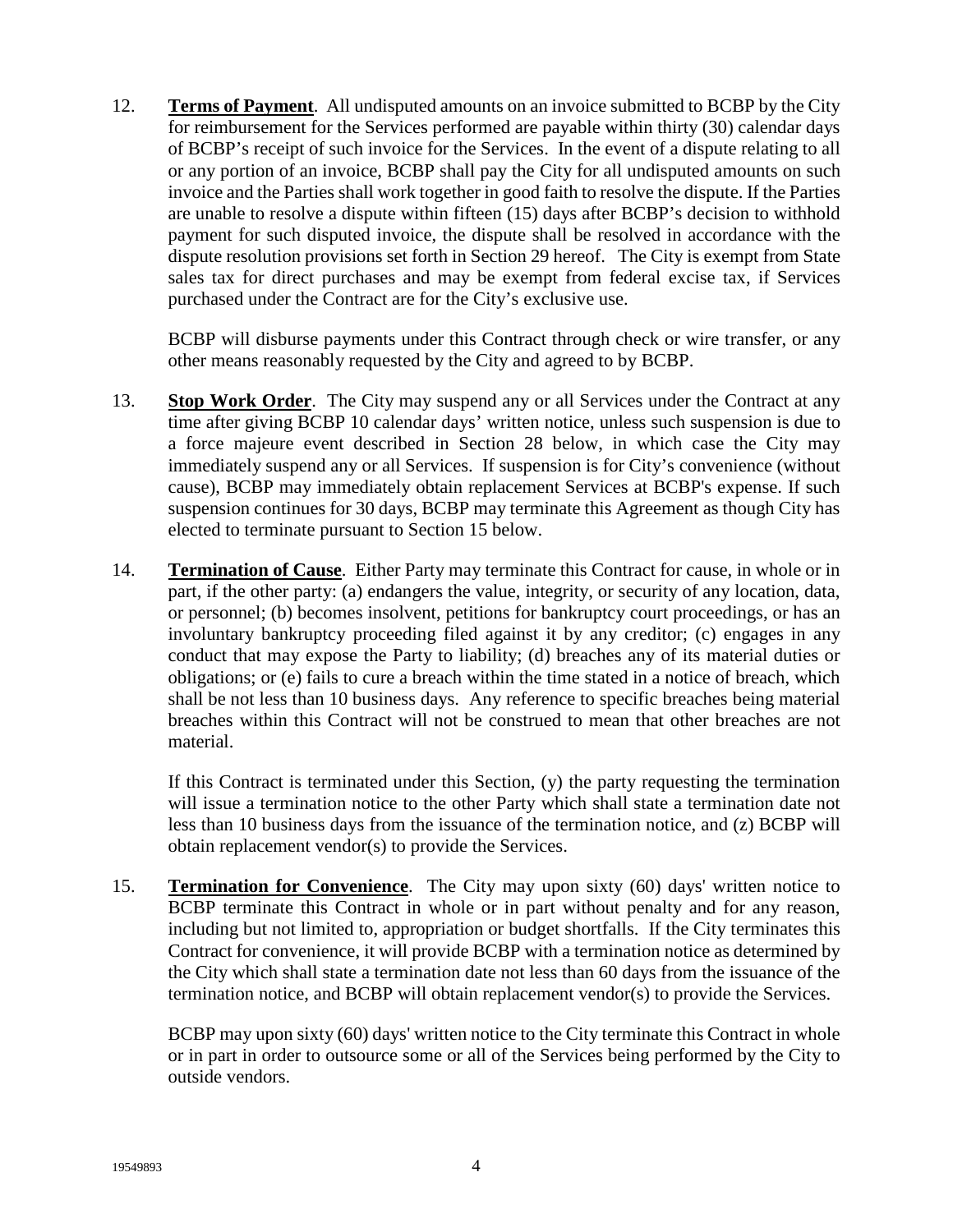- 16. **Transition Responsibilities**. Upon termination or expiration of this Contract for any reason, City must, for a period of time specified by BCBP (not to exceed 30 calendar days), provide all reasonable transition assistance requested by BCBP, to allow for the Services to continue without interruption or adverse effect. Such transition assistance may include, but is not limited to: (a) taking all reasonable and necessary measures to transition performance of the work, including all applicable Services, training, equipment, software, leases, reports and other documentation, to BCBP or BCBP's designee as necessary to replace the City for performance of the Services; (b) taking all necessary and appropriate steps, or such other action as the City may direct, to preserve, maintain, protect, or return to the City all materials, data, property, and confidential information provided directly or indirectly to BCBP by any entity, agent, vendor, or employee of the City; and (c) preparing an accurate accounting from which the City and BCBP may reconcile all outstanding accounts (collectively, "**Transition Responsibilities**"). This Contract will automatically be extended through the end of the transition period and BCBP shall pay the City for the Transition Responsibilities in the same manner as the Services, as described in Section 1 above.
- 17. **General Indemnification**. The Parties rights of indemnification are as set forth in Section 25 of the ADA and are incorporated by reference into this Contract, including the rights of each Party to defend and to be held harmless. For purposes of this Section 17 and the indemnification rights and obligations herein, the "City" includes the City and its departments, divisions, agencies, offices, commissions, officers, and employees, and "BCBP" includes BCBP and its employees, officers and agents, and any other party for whom BCBP is liable. Additionally, to the fullest extent allowed by law, BCBP must defend, indemnify and hold the City harmless from and against any and all actions, claims, losses, liabilities, damages, costs, attorney fees, and expenses (including those required to establish the right to indemnification), relating to any claims of any third party arising out of or related to the City's performance of the Services under this Contract. If any third party alleges any claim or damages arising out of the City's performance of the Services, BCBP shall have the right to immediately terminate the obligations for the City's performance of the Services under this Contract. To the extent this indemnification obligation arises due to death, bodily injury or personal injury caused by the City in the performance of the Services, BCBP's liability under this Section 17 shall be limited to the City's deductible under its applicable insurance coverage, which is \$1,000 for property damage and currently \$500,000 SIR for liability. If BCBP obtains general liability insurance coverage at its cost for the City as the named insured party, City agrees to accept such coverage as the primary insurance for City's performance obligations under this Contract and BCBP's indemnity obligation due to death, bodily injury or personal injury caused by the City in the performance of the Services will be limited to the deductible under such liability insurance coverage.

If the term of this Contract is extended past 18 months after the Effective Date, BCBP must promptly after a request from the City, provide reasonable assurance to the City regarding BCBP's continued funding commitment and ability to perform its O&M obligations under this Contract.

The City is entitled to: (i) regular updates on proceeding status; (ii) participate in the defense of the proceeding; (iii) employ its own counsel; and to (iv) retain control of the defense if the City deems necessary. BCBP will not, without the City's written consent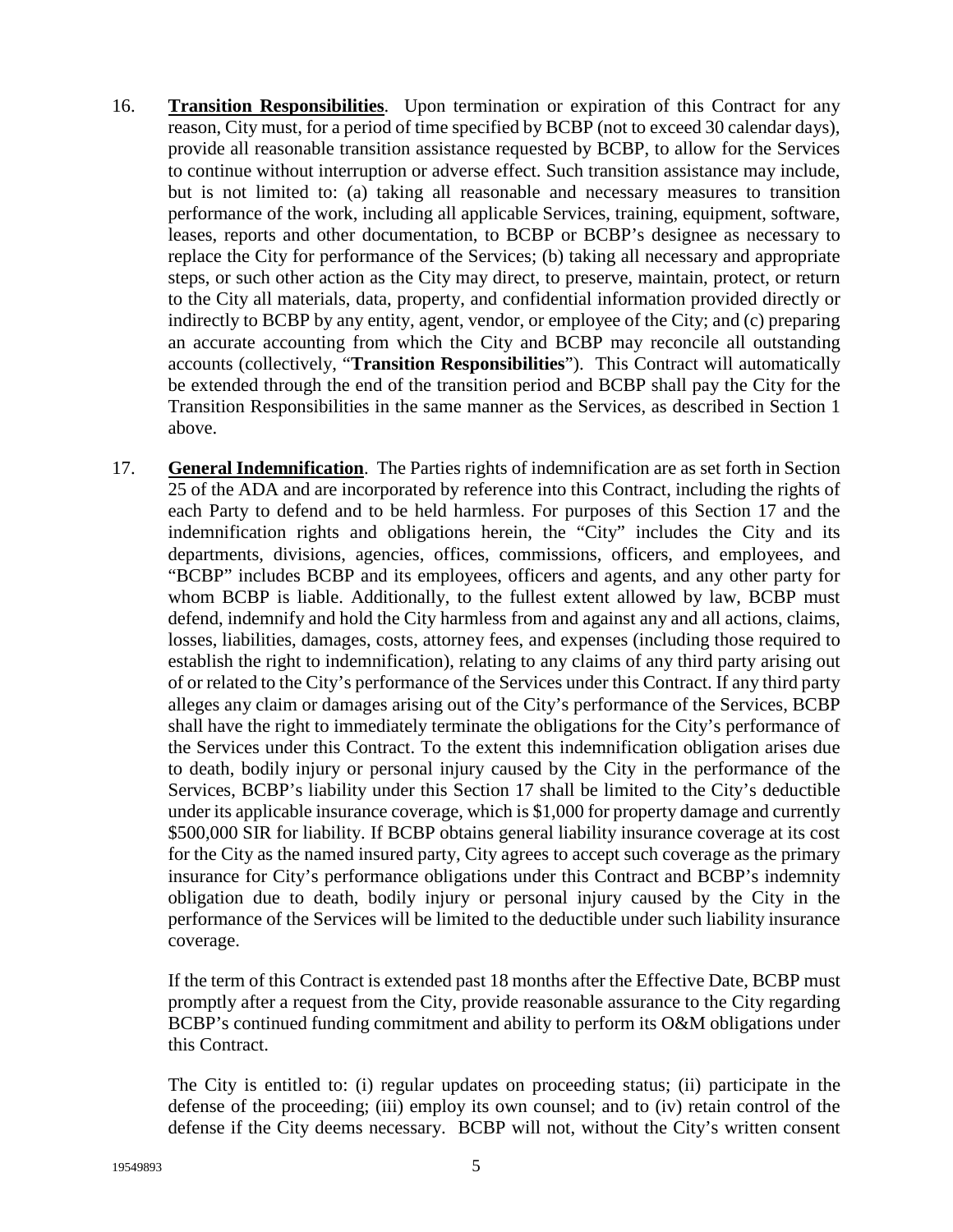(not to be unreasonably withheld), settle, compromise, or consent to the entry of any judgment in or otherwise seek to terminate any claim, action, or proceeding. To the extent that any City employee, official, or law may be involved or challenged, the City may, at its own expense, control the defense of that portion of the claim.

Any litigation activity on behalf of the City, must be coordinated with the City Attorney.

- 18. **Infringement Remedies**. If, in either Party's opinion, any piece of equipment, software, commodity, or service supplied by BCBP or City, as the case may be, or its operation, use or reproduction, is likely to become the subject of a copyright, patent, trademark, or trade secret infringement claim, the providing party must, at its expense: (a) procure the right to continue using the equipment, software, commodity, or service, or if this option is not reasonably available to the other Party, (b) replace or modify the same so that it becomes non-infringing.
- 19. **Limitation of Liability**. Neither the City nor BCBP shall be liable for consequential, incidental, indirect, or special damages, including, without limitation, lost profits or opportunity, or loss of reputation, except as set forth in Section 17 above regarding BCBP's indemnification obligations.
- 20. **Disclosure of Litigation, or Other Proceeding**. BCBP and the City must notify the other Party within 14 calendar days of receiving notice of any litigation, investigation, arbitration, or other proceeding (collectively, "**Proceeding**") involving BCBP or the City, as the case may be, or an officer or director of BCBP in such capacity (and not in an individual capacity) that arises during the term of the Contract, including: (a) a criminal Proceeding; (b) a Proceeding under the Sarbanes-Oxley Act; (c) a civil Proceeding involving: (1) a claim that might reasonably be expected to adversely affect BCBP's or the City's viability or financial stability to perform under this Contract or the ADA; or (2) a governmental or public entity's claim or written allegation of fraud; or (d) a Proceeding involving any license that BCBP or the City is required to possess in order to perform under this Contract.
- 21. **City Data**. All data and information provided to BCBP by or on behalf of the City, and all data and information derived therefrom, is the exclusive property of the City ("**City Data**"); this definition is to be construed as broadly as possible. Upon request, BCBP must provide to the City, or a third party designated by the City, all City Data within 10 calendar days of the request and in the format provided to BCBP by the City. BCBP will assume all costs incurred in compiling and supplying City Data. No City Data may be used for any marketing purposes without City's prior written approval in its sole discretion.
- 22. **Non-Disclosure of Confidential Information**. The Parties acknowledge that, in connection with the Services provided pursuant to this Agreement, each Party may be exposed to or acquire communication or data of the other Party that is confidential, privileged communication not intended to be disclosed to third parties. The provisions of this Section survive the termination of this Contract.
	- (a) Meaning of Confidential Information. For the purposes of this Contract, the term "**Confidential Information**" means all information and documentation of a Party (the "**Disclosing Party**") that: (i) has been marked "confidential" or with words of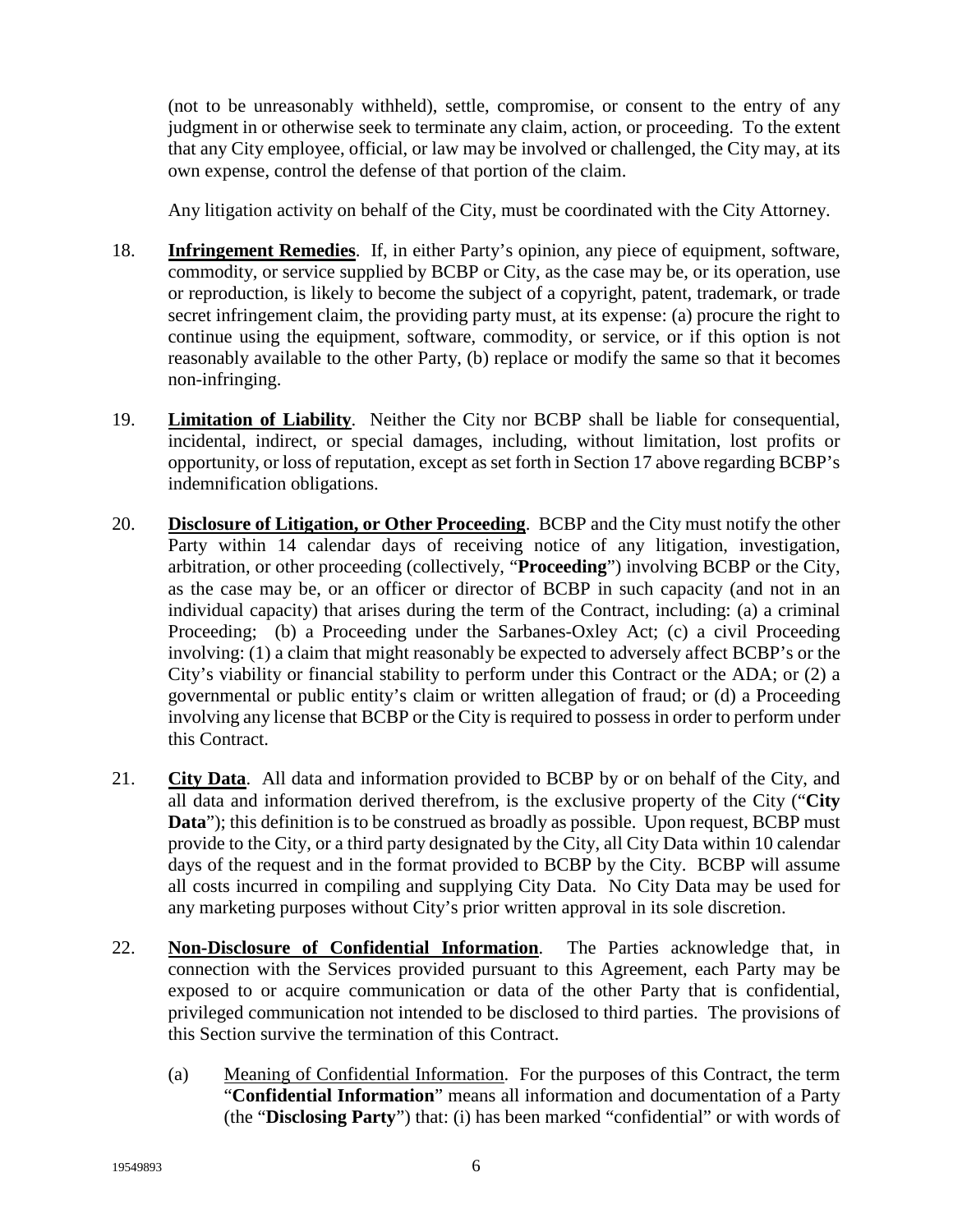similar meaning, at the time of disclosure by such party; (ii) if disclosed orally or not marked "confidential" or with words of similar meaning, was subsequently summarized in writing by the Disclosing Party and marked "confidential" or with words of similar meaning; and, (iii) should reasonably be recognized as confidential information of the Disclosing Party. The term "Confidential Information" does not include any information or documentation that was: (A) subject to disclosure under the Michigan Freedom of Information Act (FOIA); (B) already in the possession of the receiving Party (the "**Receiving Party**") without an obligation of confidentiality; (C) developed independently by the Receiving Party, as demonstrated by the Receiving Party, without violating the Disclosing Party's proprietary rights; (D) obtained from a source other than the Disclosing Party without an obligation of confidentiality; or,  $(E)$  publicly available when received, or thereafter became publicly available (other than through any unauthorized disclosure by, through, or on behalf of, the Receiving Party). For purposes of this Contract, in all cases and for all matters, City Data is deemed to be Confidential Information.

- (b) Obligation of Confidentiality. The Parties agree to hold all Confidential Information in strict confidence and not to copy, reproduce, sell, transfer, or otherwise dispose of, give or disclose such Confidential Information to third parties other than employees, agents, or subcontractors of a Party who have a need to know in connection with this Contract or to use such Confidential Information for any purposes whatsoever other than the performance of this Contract. The Parties agree to advise and require their respective employees, agents, and subcontractors of their obligations to keep all Confidential Information confidential. Disclosure to a subcontractor is permissible where: (i) use of a subcontractor is authorized under this Contract; (ii) the disclosure is necessary or otherwise naturally occurs in connection with work that is within the subcontractor's responsibilities; and (iii) the Party engaging the subcontractor obligates the subcontractor in a written contract to maintain the other Party's Confidential Information in confidence.
- (c) Cooperation to Prevent Disclosure of Confidential Information. Each Party must use its best efforts to assist the other Party in identifying and preventing any unauthorized use or disclosure of any Confidential Information. Without limiting the foregoing, each Party must advise the other Party immediately in the event either Party learns or has reason to believe that any person who has had access to Confidential Information has violated or intends to violate the terms of this Contract and each Party will cooperate with the other Party in seeking injunctive or other equitable relief against any such person.
- (d) Remedies for Breach of Obligation of Confidentiality. Each Party acknowledges that breach of its obligation of confidentiality may give rise to irreparable injury to the other Party, which damage may be inadequately compensable in the form of monetary damages. Accordingly, a Party may seek and obtain injunctive relief against the breach or threatened breach of the foregoing undertakings, in addition to any other legal remedies which may be available, to include, at the sole election of the other Party, the immediate termination, without liability to the terminating Party, of this Contract.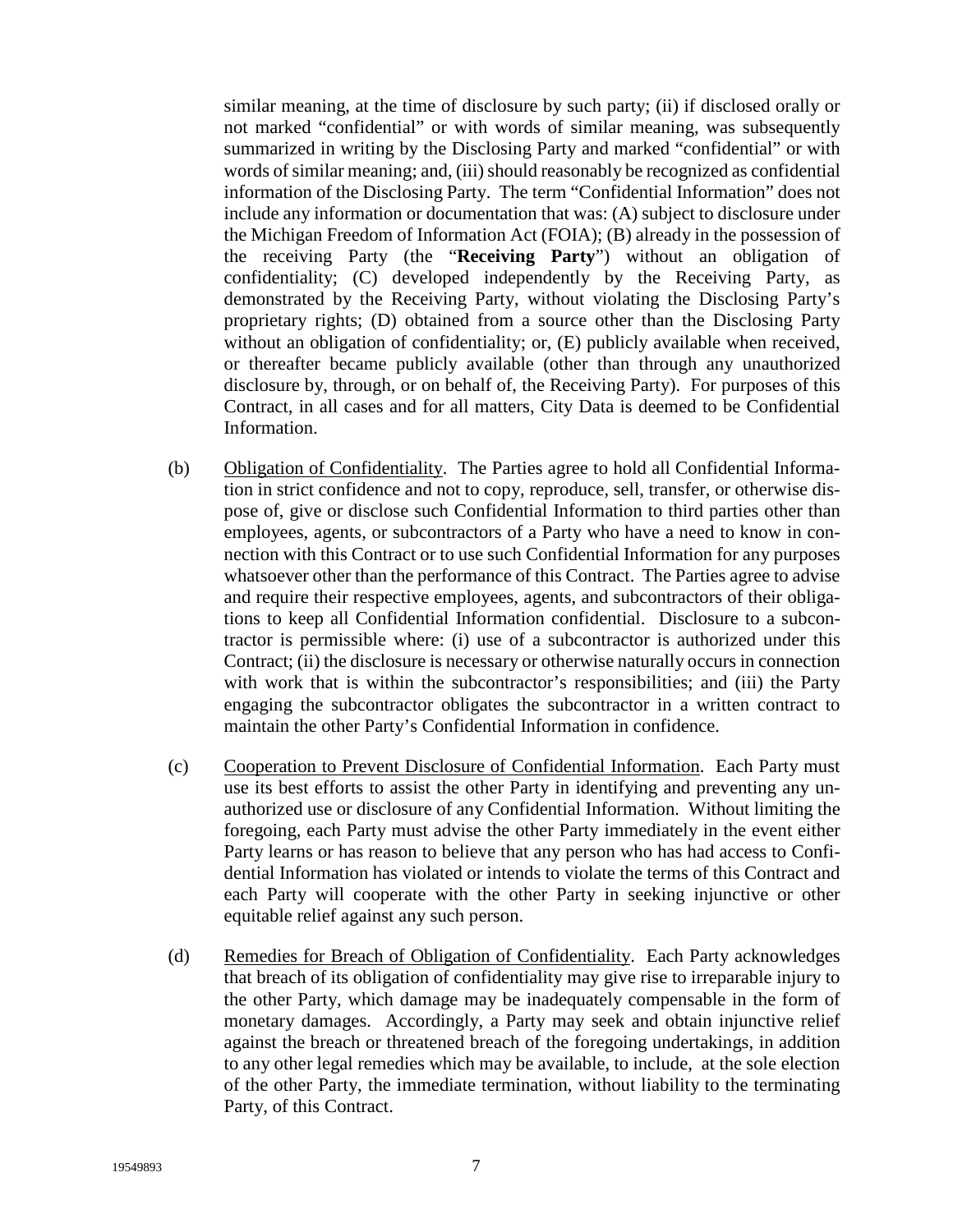- (e) Surrender of Confidential Information upon Termination. Upon termination of this Contract, in whole or in part, each Party must, within 5 calendar days from the date of termination, return to the other Party any and all Confidential Information received from the other Party, or created or received by a Party on behalf of the other Party, which are in such Party's possession, custody, or control; provided, however, that BCBP must return City Data to the City following the timeframe and procedure described further in this Contract. Should BCBP or the City determine that the return of any non-City Data Confidential Information is not feasible, such Party must destroy the non-City Data Confidential Information and must certify the same in writing within 5 calendar days from the date of termination to the other Party.
- 23. **Records Maintenance, Inspection, Examination, and Audit**. Either Party or its designee may audit the other Party's records to verify compliance with this Contract. The Parties must retain, and provide to the other Party or its designee upon request, all financial and accounting records related to the Contract through the term of the Contract and for 7 years after the latter of termination, expiration, or final payment under this Contract or any extension ("**Audit Period**"). If an audit, litigation, or other action involving the records is initiated before the end of the Audit Period, the Parties must retain the records until all issues are resolved.

Within 10 calendar days of providing notice, the Party requesting the audit and its authorized representatives or designees have the right to examine, copy, and audit all records related to this Contract. The Party being audited must cooperate and provide reasonable assistance to the auditing party. If any financial errors are revealed, the amount in error must be reflected as a credit or debit on subsequent invoices until the amount is paid or refunded. Any remaining balance at the end of the Contract must be paid or refunded within 45 calendar days.

- 24. **Warranties and Representations**. The City represents and warrants: the Contract signatory has the authority to enter into this Contract but the City does not provide any express or implied warranties for the Services rendered by or through the City or its agents.
- 25. **Compliance with Laws**. The City must comply with all federal, state and local laws, rules and regulations.
- 26. **Nondiscrimination**. Under the Elliott-Larsen Civil Rights Act, 1976 PA 453, MCL 37.2101, *et seq*., and the Persons with Disabilities Civil Rights Act, 1976 PA 220, MCL 37.1101, *et seq*., and Article III of Chapter 66 of the Bay City Code of Ordinances, BCBP agrees not to discriminate against an employee or applicant for employment with respect to hire, tenure, terms, conditions, or privileges of employment, or a matter directly or indirectly related to employment, because of race, color, religion, national origin, age, sex, height, weight, marital status, or mental or physical disability. Breach of this covenant is a material breach of this Contract.
- 27. **Governing Law**. This Contract is governed, construed, and enforced in accordance with Michigan law, excluding choice-of-law principles, and all claims relating to or arising out of this Contract are governed by Michigan law, excluding choice-of-law principles. Any dispute arising directly or indirectly from this Contract must be resolved in the Circuit or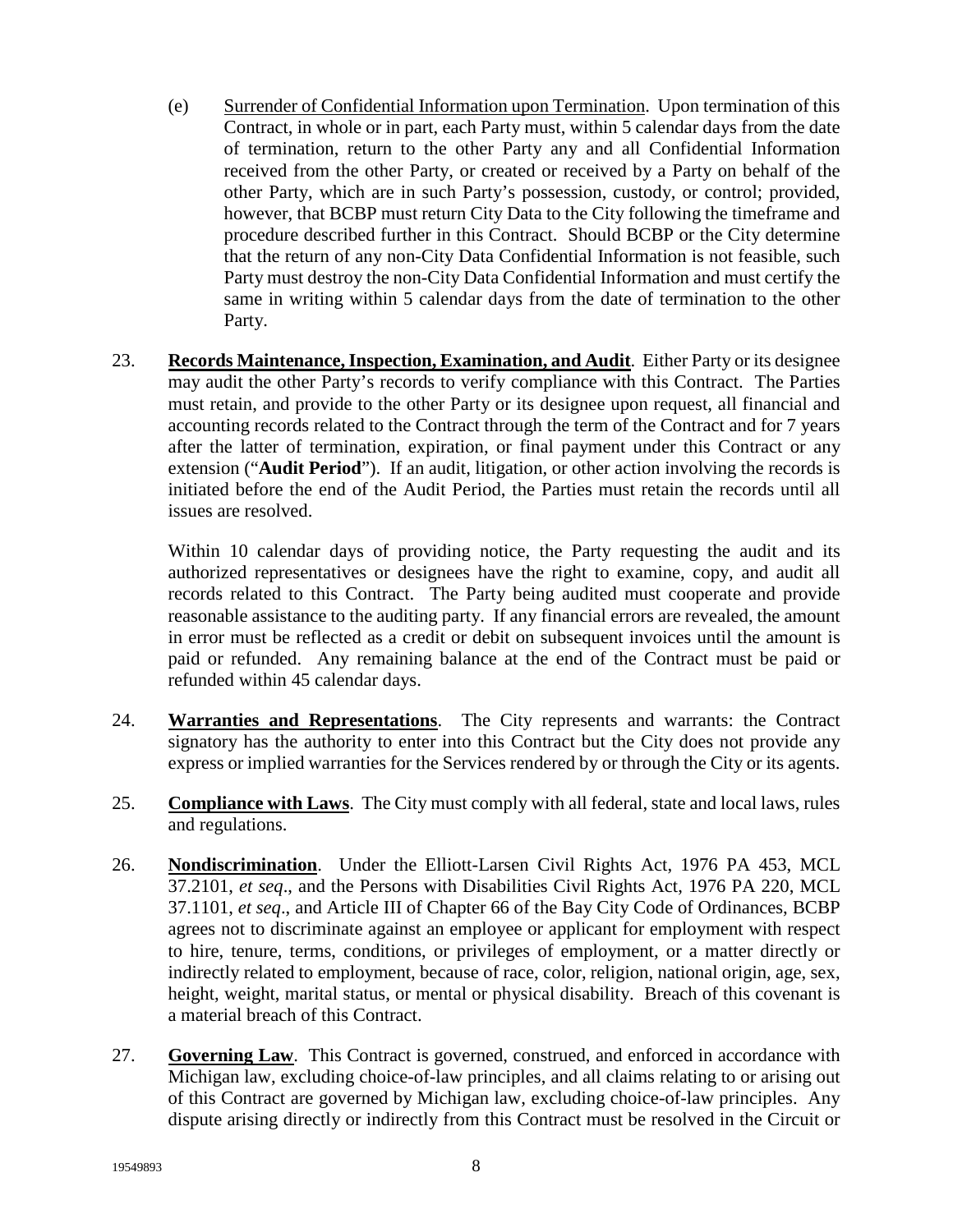District Court for Bay County, Michigan. BCBP consents to venue in Bay County, and waives any objections, such as lack of personal jurisdiction or forum non conveniens. BCBP must appoint agents in Michigan to receive service of process.

- 28. **Force Majeure**. Neither Party will be in breach of this Contract because of any failure arising from or related to any disaster or acts of god that are beyond their control and without their fault or negligence including, but not limited to, the COVID-19 pandemic, and the impacts of related governmental action and compliance therewith on either Party. Each Party will use commercially reasonable efforts to resume performance. If performance cannot be achieved through such commercially reasonable efforts, the nonperforming party shall be excused from liability for any resulting loss or damage If immediate performance is necessary to ensure public health and safety, the City or BCBP may immediately contract with a third party.
- 29. **Dispute Resolution**. The Parties will endeavor to resolve any Contract dispute in accordance with this provision. The dispute will be referred to the Parties' respective Contract Administrators or Program Managers. Such referral must include a description of the issues and all supporting documentation. The Parties must submit the dispute to a senior executive if unable to resolve the dispute within 15 business days. The Parties will continue performing while a dispute is being resolved, unless the dispute precludes performance.

Litigation to resolve the dispute will not be instituted until after the dispute has been elevated to the Parties' senior executive and either concludes that resolution is unlikely, or fails to respond within 15 business days. The Parties are not prohibited from instituting formal proceedings: (a) to avoid the expiration of statute of limitations period; (b) to preserve a superior position with respect to creditors; or (c) where a Party makes a determination that a temporary restraining order or other injunctive relief is the only adequate remedy. This Section does not limit either Party's termination rights as set forth elsewhere in this Contract.

- 30. **Severability**. If any part of this Contract is held invalid or unenforceable, by any court of competent jurisdiction, that part will be deemed deleted from this Contract and the severed part will be replaced by agreed upon language that achieves the same or similar objectives. The remaining Contract will continue in full force and effect.
- 31. **Waiver**. Failure to enforce any provision of this Contract will not constitute a waiver.
- 32. **Survival**. The provisions of this Contract that impose continuing obligations, including warranties and representations, termination, transition, insurance coverage, indemnification, and confidentiality, will survive the expiration or termination of this Contract.
- 33. **Entire Contract and Modification**. This Contract is the entire agreement and replaces all previous agreements between the Parties for the Services. This Contract may not be amended except by signed agreement between the Parties (a "**Contract Change Notice**").

# *Signatures Appear on the Following Page*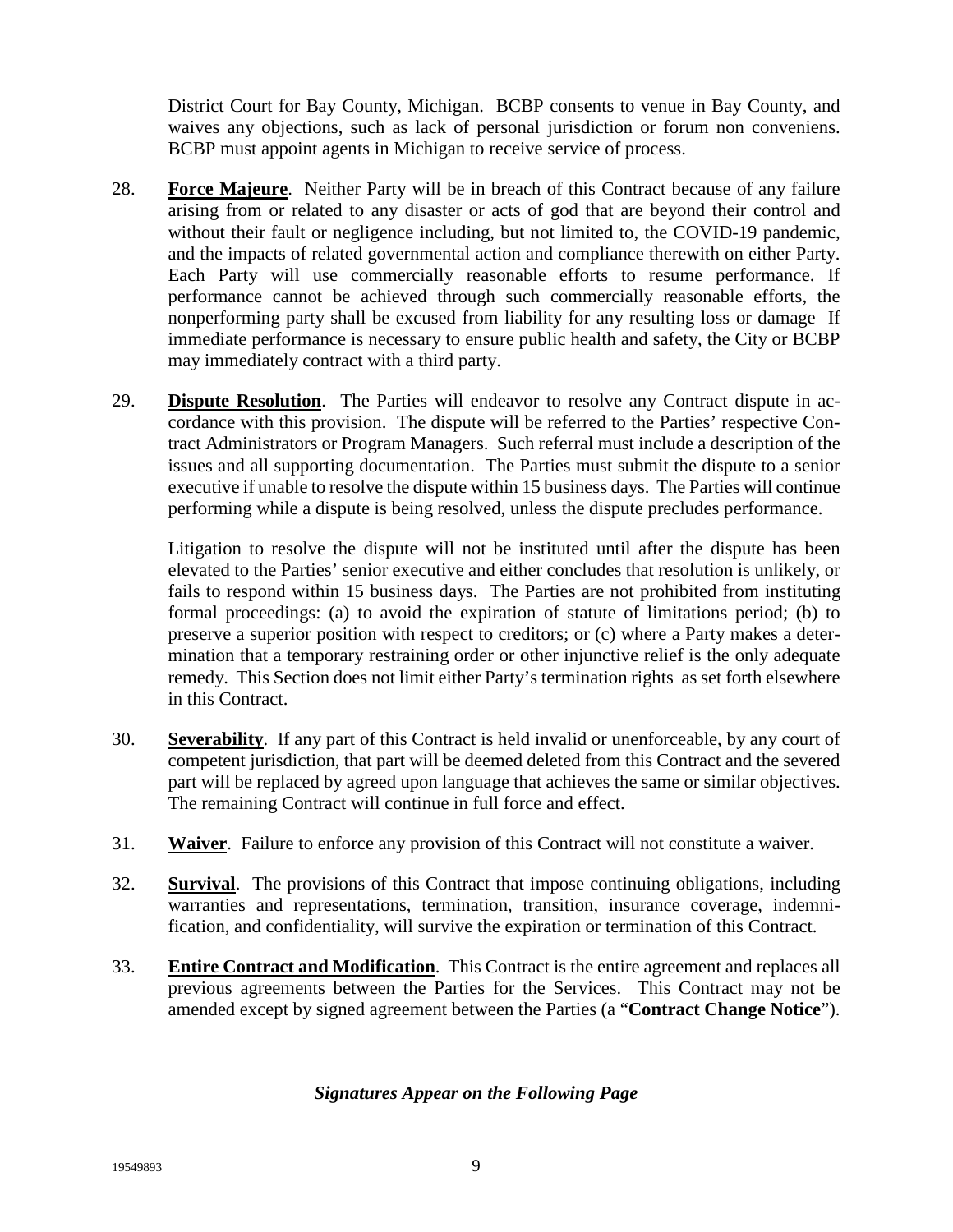The Parties have executed this AGREEMENT effective as of the date first written above.

CITY OF BAY CITY UBP BAY CITY, LLC, doing business as BAY CITY BRIDGE PARTNERS

By: Kathleen Newsham, Mayor By: Doug Witt

Its: Chief Executive Officer

By: Tema J. Lucero, Clerk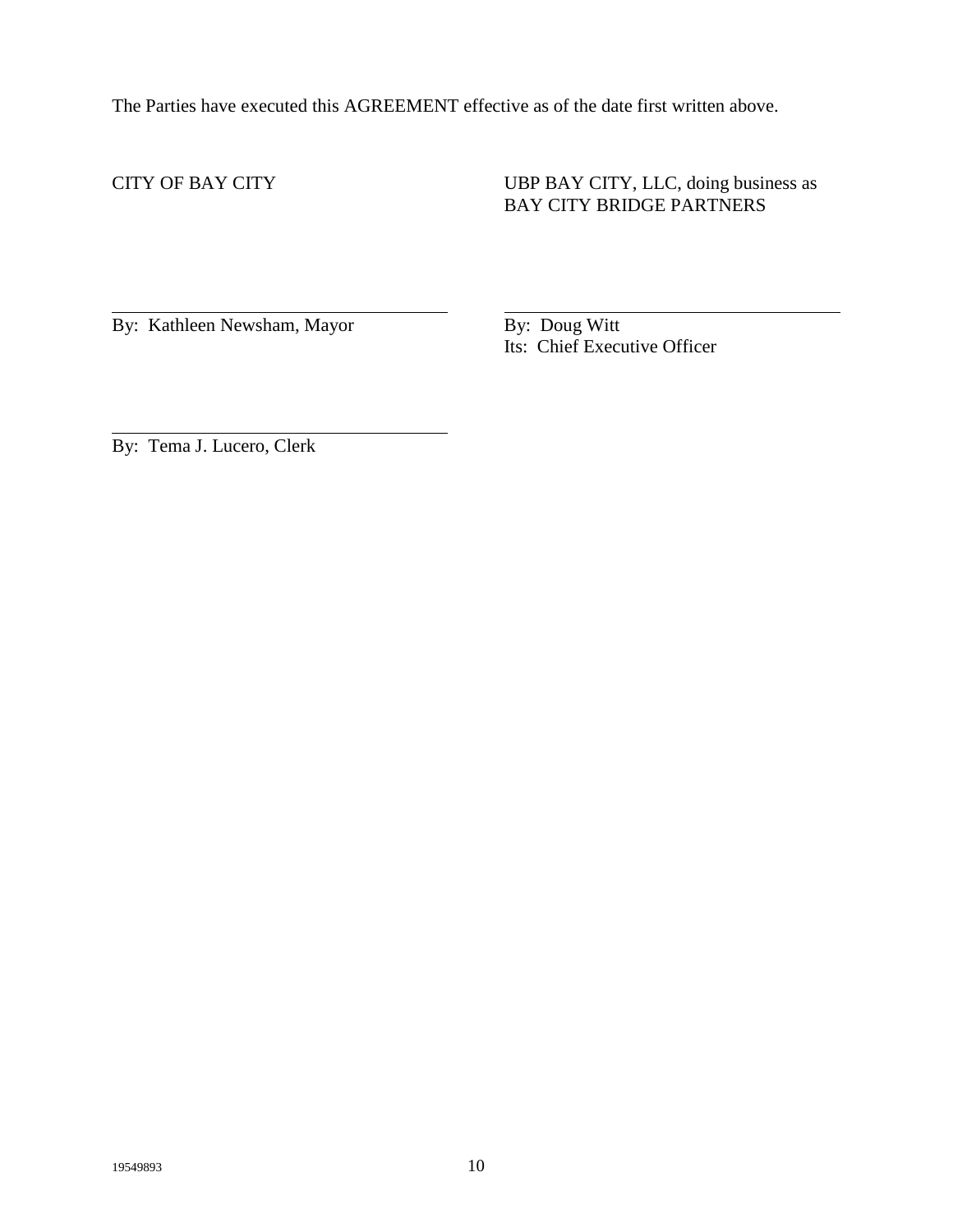# **EXHIBIT A Operational Plan**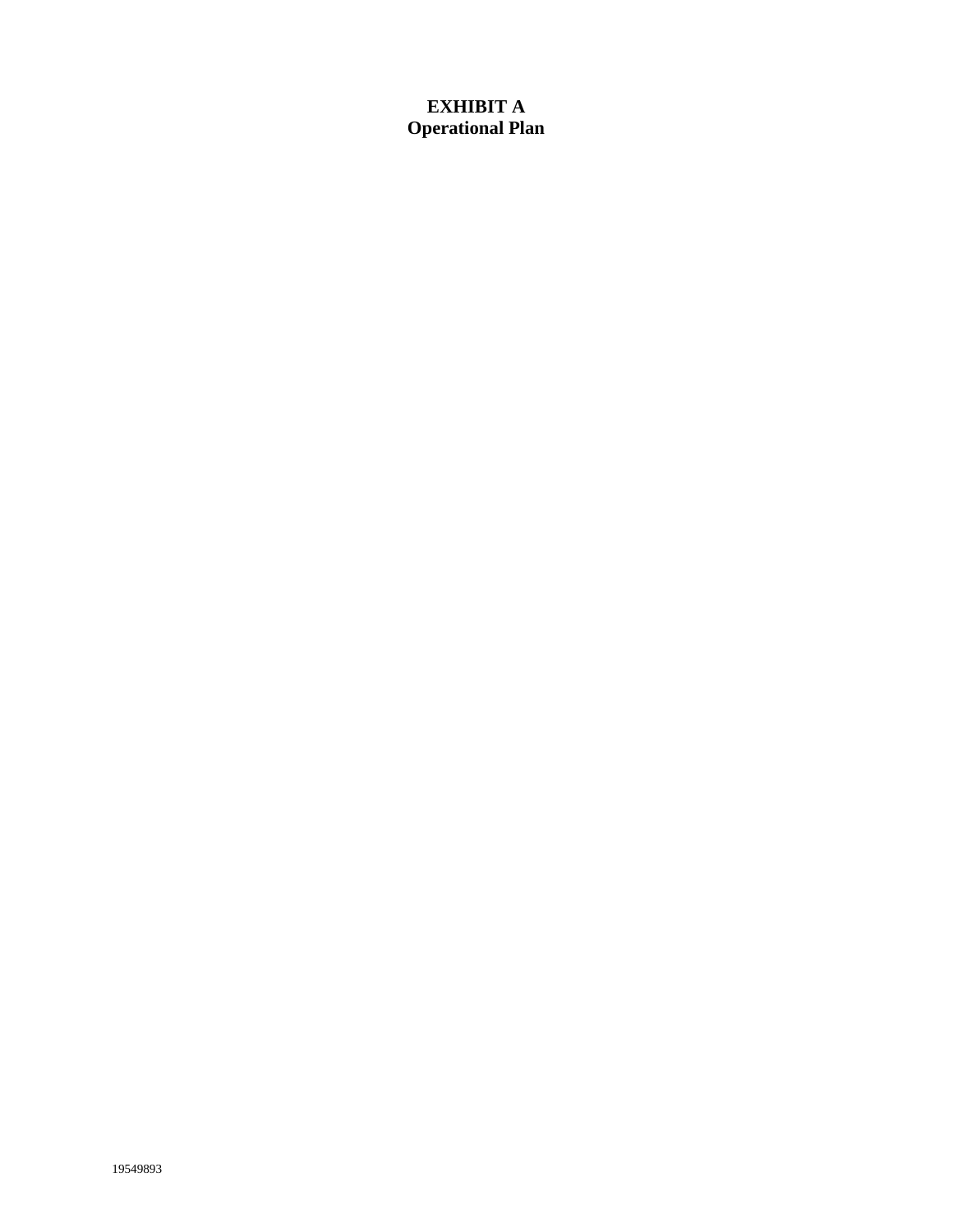MAY 21, 2020

# BAY CITY, MI INDEPENDENCE & LIBERTY BRIDGES OPERATIONS & MAINTENANCE PLAN 150 DAY TRANSITION PERIOD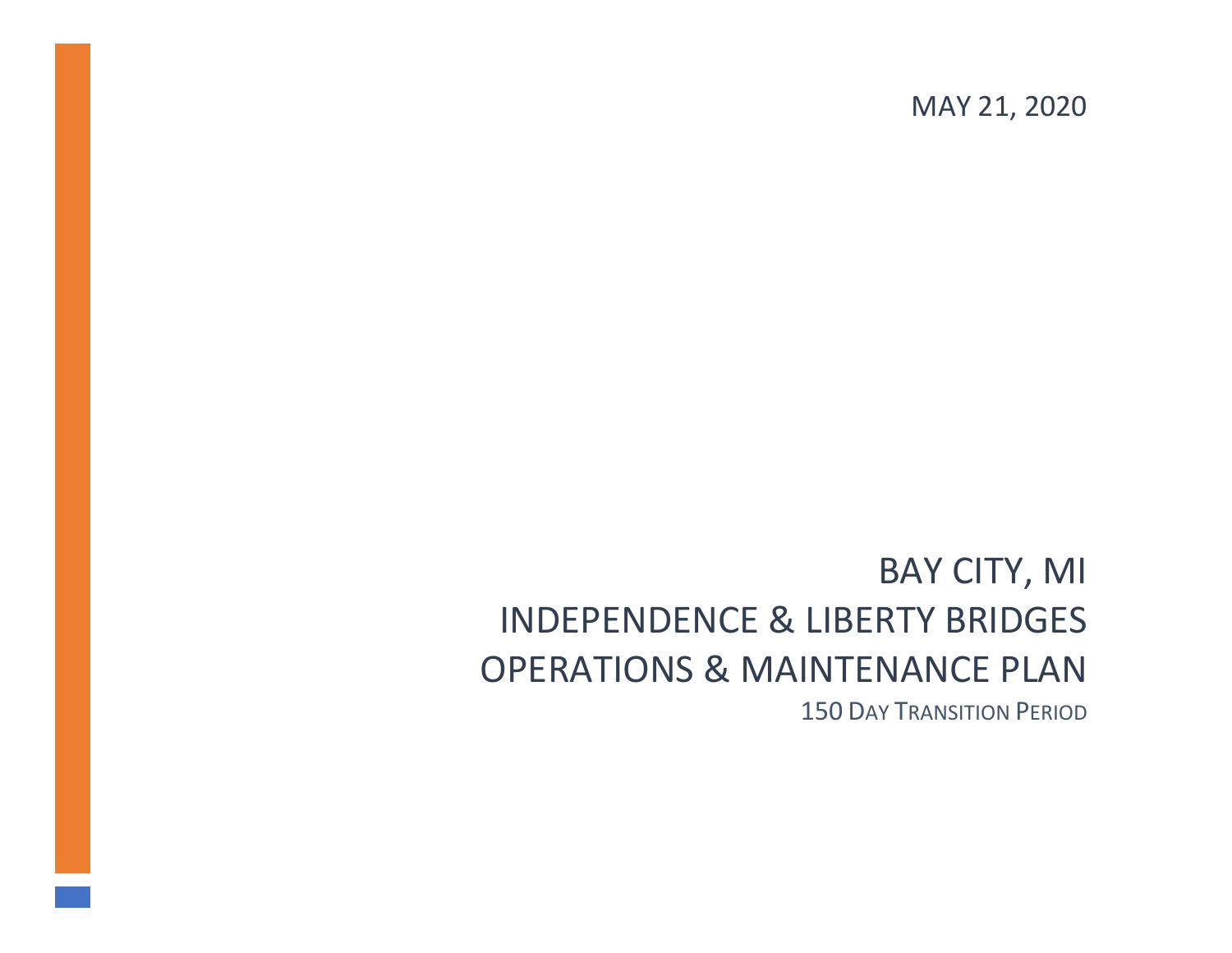#### **1. Plan Purpose**

This plan is intended to be a working document that will be used by Bay City (City) and United Bridge Partners (UBP) as a roadmap for accomplishing what needs to occur to operate and maintain the Liberty and Independence bridges during the term of this Contract (the "O&M Period").

#### **2. O&M Period**

The Acquisition and Development Agreement (ADA) between the City and UBP outlines a period where the City will continue to perform the operation and maintenance (O&M) activities at the Liberty and Independence bridges (see article 2). UBP will reimburse the City for O&M costs incurred during the O&M Period per the terms of this Contract.

During the O&M Period, UBP intends to further examine the structures and implement a more formalized O&M program, and transfer institutional knowledge and expertise from City staff to the UBP team. The City's and UBP's shared goal is to ensure the bridges remain safe and fully operational to the traveling public 24/7 during this O&M Period.

#### **3. Communication Plan**

It is critical that the City and UBP maintain open communication (24/7) where the City can immediately contact UBP or UBP can immediately notify the City when a bridge may fail to open or close or to address any other potential emergency situation. The City's and UBP's primary point of contact(s) and two secondary contacts, as well as other governmental agencies in times of an emergency action will be developed and shared by City and UBP. The City and UBP will work together to identify the appropriate third party and agency contacts related to the bridge operations and maintenance.

#### **4. Bridge Failure to Open/Close**

If for whatever reason, the Liberty Bridge and / or Independence bridge fail to open or close during the O&M Period, the City will: (1) immediately notify UBP of the incident and outline the corrective action plan, and (2) follow the current in-place protocols on the timely notification to proper authorities e.g., the United States Coast Guard; city, county and state police and sheriff departments; appropriate fire and emergency services including adjacent hospitals; City Mayor and Commissioners, and city personnel; local news agencies, and appropriate public announcement to the Bay City residents and traveling public.

The City's existing procedure in the event of a closure is to immediately call 911 dispatchers. Information provided to 911 will then be sent out via the Bay Alerts system.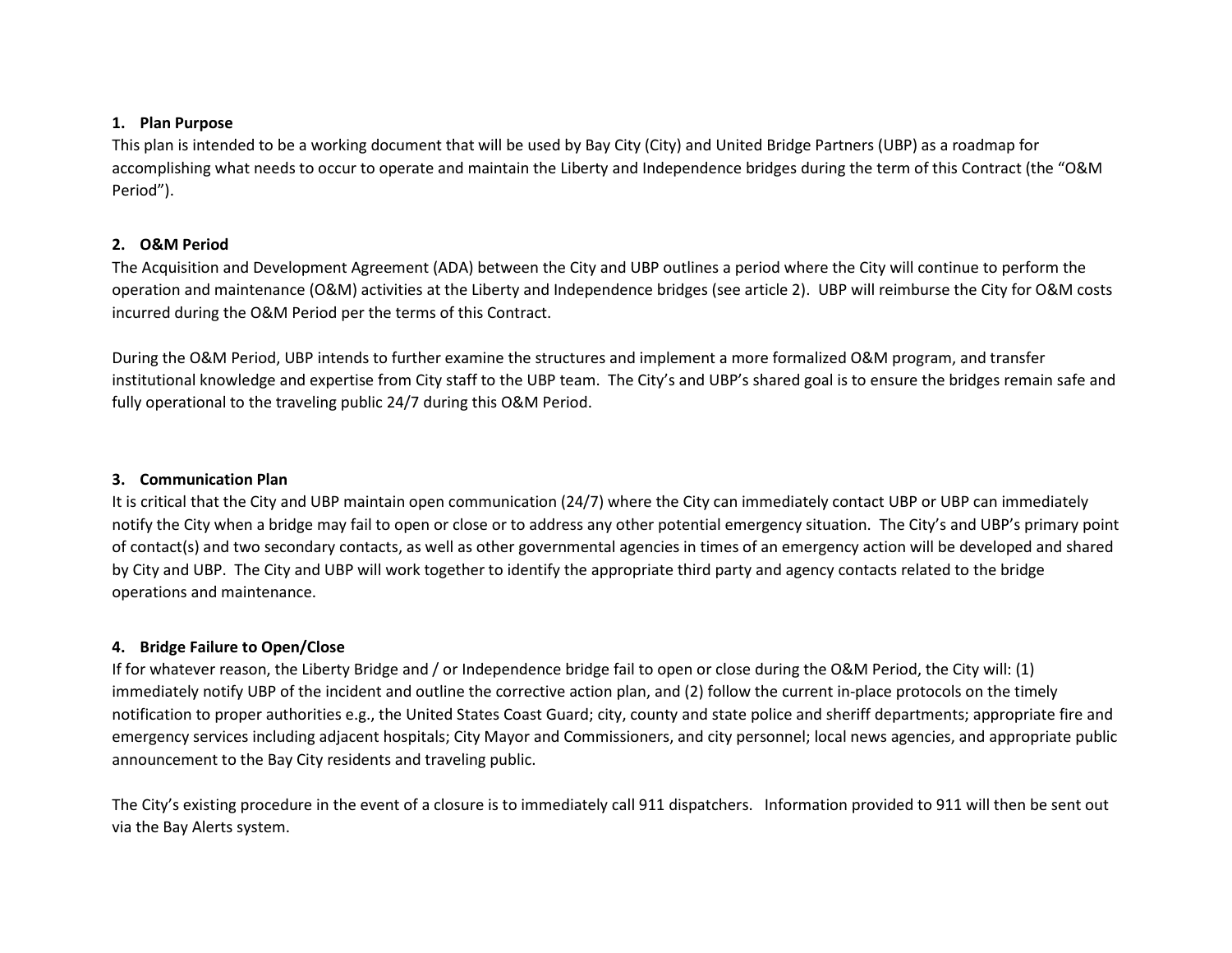#### **5. Bridge Collision**

For the purposes of this document, two types of bridge collisions have been identified; (1) an automobile or truck that strays off the travel lanes and impacts the bridge i.e., guard rail, warning gates, tender house, etc., and (2) a recreational watercraft or commercial vessel that while passing under the bridge impacts an in-water pier or bridge fender.

If the City is or becomes aware of either event, the City will: (1) immediately notify UBP of the incident and corrective action plan, (2) provide a written report prepared by the bridge tenders that documents the date, time on when the event occurred and any details associated with said event, (3) if possible, collect names and telephone numbers from the individuals or companies that were involved with the event, and (4) copies of any police reports filed.

#### **6. Operation and Maintenance**

This section outlines the planned approach to how O&M activities will be performed and reimbursement of the City costs during the O&M Period.

#### **6.1. Normal Maintenance Activities**

City staff will continue to perform the normal ongoing maintenance activities that are currently being completed at the existing Liberty and Independence bridges. The City staff and vendors are responsible for their own safety and will follow their existing safety policies and procedures. UBP will compensate the City in accordance with the following items:

- Labor. UBP will reimburse the utilization of City staff on an hourly basis per the fully-burdened hourly rates as set-forth in the ADA (a copy is attached as **Attachment A**). The fully burdened rate includes the actual hourly rate plus approximately 55% for fringe benefits.
- Materials and Supplies. UBP will reimburse the City for any materials and supplies utilized by the City staff to complete the normally planned O&M activities.
- On-call subcontractor(s)/sub-consultant(s). UBP will reimburse the City for the use of on-call (or outside) subcontractors that are necessary to complete the normally planned O&M activities.

NBI inspection activities are scheduled to occur during the O&M Period. The most recent inspection for Liberty occurred in November 2019 (the City will provide a draft copy of the report) and will be due for reinspection in November 2021. An underwater inspection for Liberty was conducted last year (date?) and is required every 2 years. Independence is due for inspection by November 2020 and is on a 5-year cycle for underwater inspections. If Bay City experiences extreme weather event(s) during the O&M Period, the City and UBP shall reasonably agree upon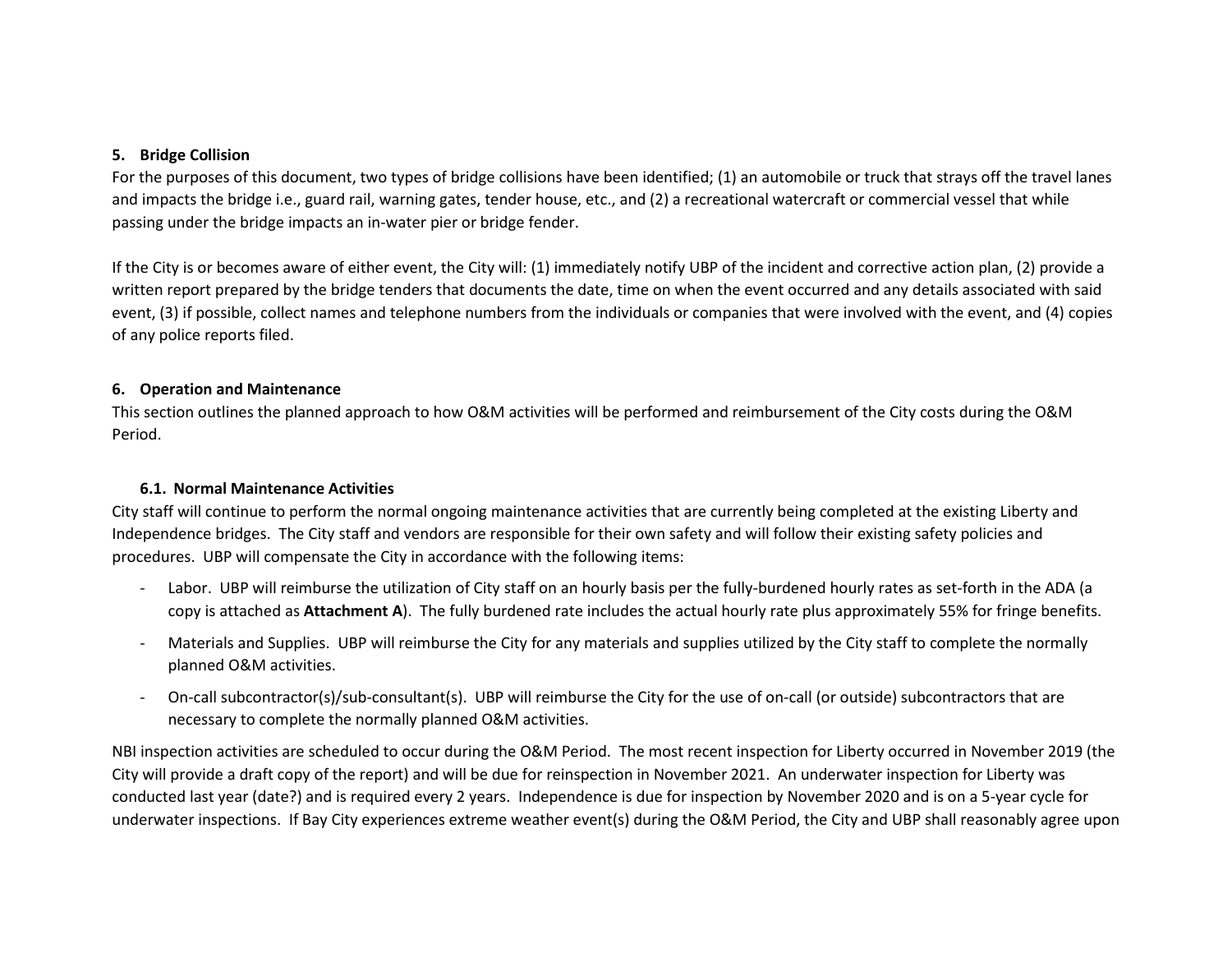additional inspections of the Bridges outside of the Bridges' scheduled inspection cycles that are required by MDOT or other governmental agency.

#### **6.2. Unplanned O&M Activities**

The City and UBP have a shared objective and that both the Liberty and Independence bridges; (1) remain in safe working condition, and (2) operationally the bridges open and close in accordance with the USGC navigational requirements for recreational and commercial vessels that pass under the bridges during the O&M Period.

In the course of completing normally planned maintenance activities, if the City encounters an issue that may impact the safety of the bridges or the bridges ability to open or close, the City will immediately notify UBP within 12-hours of discovering the situation. The City will contact the UBP point-of-contacts (primary and two secondary) by telephone and email about the situation. UBP will mobilize the necessary resources and expertise to further investigate the issue in coordination with the appropriate City staff to further (1) quantify the problem, and (2) identify the appropriate corrective action going forward. UBP will communicate with the City about its findings and facilitate a discussion on the recommended corrective action once identified.

#### **6.3. Dependable Tree and Maintenance Service - Bridge Tenders**

The City has an existing "Operation and Maintenance of Bascule Bridges" contract with Dependable Tree and Maintenance Service, dated March xx, 2019. During the O&M Period, this contract will remain in effect, the City agrees to maintain and administer this contract, and Dependable Tree will continue to provide the scope of services as outlined within such contract during the O&M Period. UBP agrees to reimburse the City for the Dependable Tree costs as outlined within the contract and any time expended by City staff to manage and administer the Dependable Tree contract on behalf of UBP.

Dependable Tree will continue to complete the required reporting documentation outlined within its contract and this information will be provided to UBP.

#### **6.4. Snow and Ice Removal**

The City will continue to perform the necessary snow and ice removal activities across both the Liberty and Independence bridges during the O&M Period. The City also performs snow and ice removal on the state-owned bridges. The City typically pre-treats all four bridges with deicing chemicals prior to a snow event. The City noted that there is a two-hour labor minimum when snow and ice removal is needed after normal business hours. UBP will reimburse the City for providing these services based upon a yet to be determined methodology.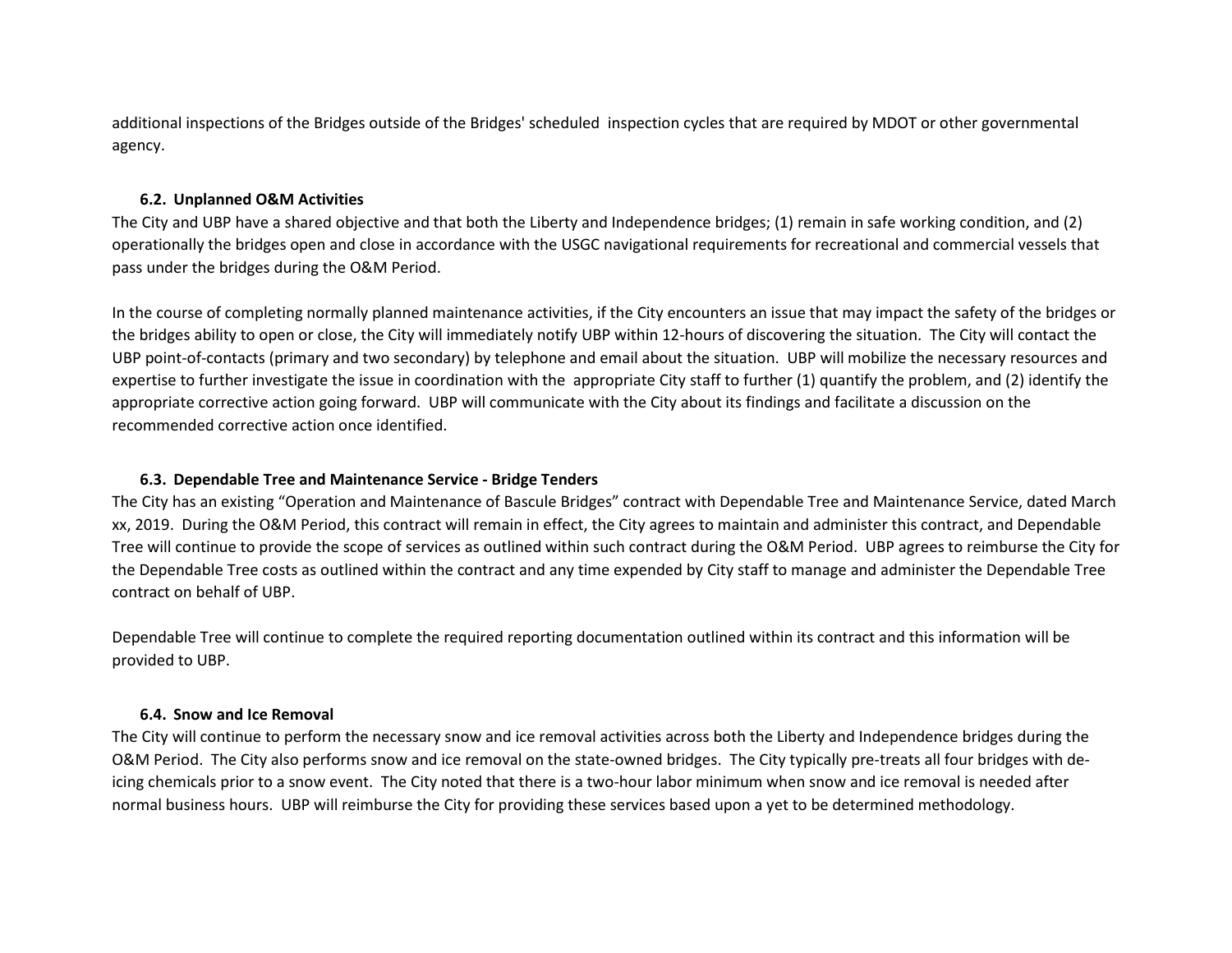#### **6.5. Trash and Litter Collection**

The City will continue to perform the necessary street sweeping, graffiti removal, and trash and litter collection activities across the top and underneath both the Liberty and Independence bridges during the O&M Period. UBP will reimburse the City for providing these services based upon a flat month/quarterly rate for the pick-up and disposal of trash and debris.

#### **6.6. Hazardous Materials**

If the City should happen to discover potentially hazardous materials while performing normal O&M activities or during the collection of trash and debris, the City will immediately notify UBP, and UBP and the City will work collaboratively on the proper identification of the material (to the extent possible) and eventually the safe handling and proper disposal of the material on a case-by-case basis. The City currently notifies the fire department if hazardous materials are encountered or suspected.

#### **6.7. Long-term Preventative and Proactive O&M program**

Based upon a more thorough examination of the existing bridge conditions and O&M knowledge gained during the transition period, UBP will likely develop and implement a more formalized preventative and proactive O&M program. This O&M program will be put in place following the transition period. For Liberty Bridge, this O&M program will remain in effect until the Liberty bridge has been rehabilitated, and for the Independence bridge, this O&M program will remain in effect until the new Independence bridge is open to traffic and existing bridge is closed. UBP may request that City staff participate with the development of the program and the City will be compensated on an hourly basis.

During the O&M Period, the City will make available to UBP all existing bridge documentation. UBP will provide a list of requested documents and will include the original design drawings, as-built drawings, O&M equipment manuals, historic operation and maintenance records, and other similar documents and records. UBP requests the City's assistance with development of a summary of the existing suppliers, consultants, and contractors that are used for normal maintenance activities. UBP (through its consultant TranSystems) will make available an electronic file transfer site.

#### **6.8. Other Reimbursable Items**

TBD. Equipment rental rates, bridge lighting, emergency generator fuel oil, below deck navigational lighting and signage, landscaping (Parks department), signal contracts, etc.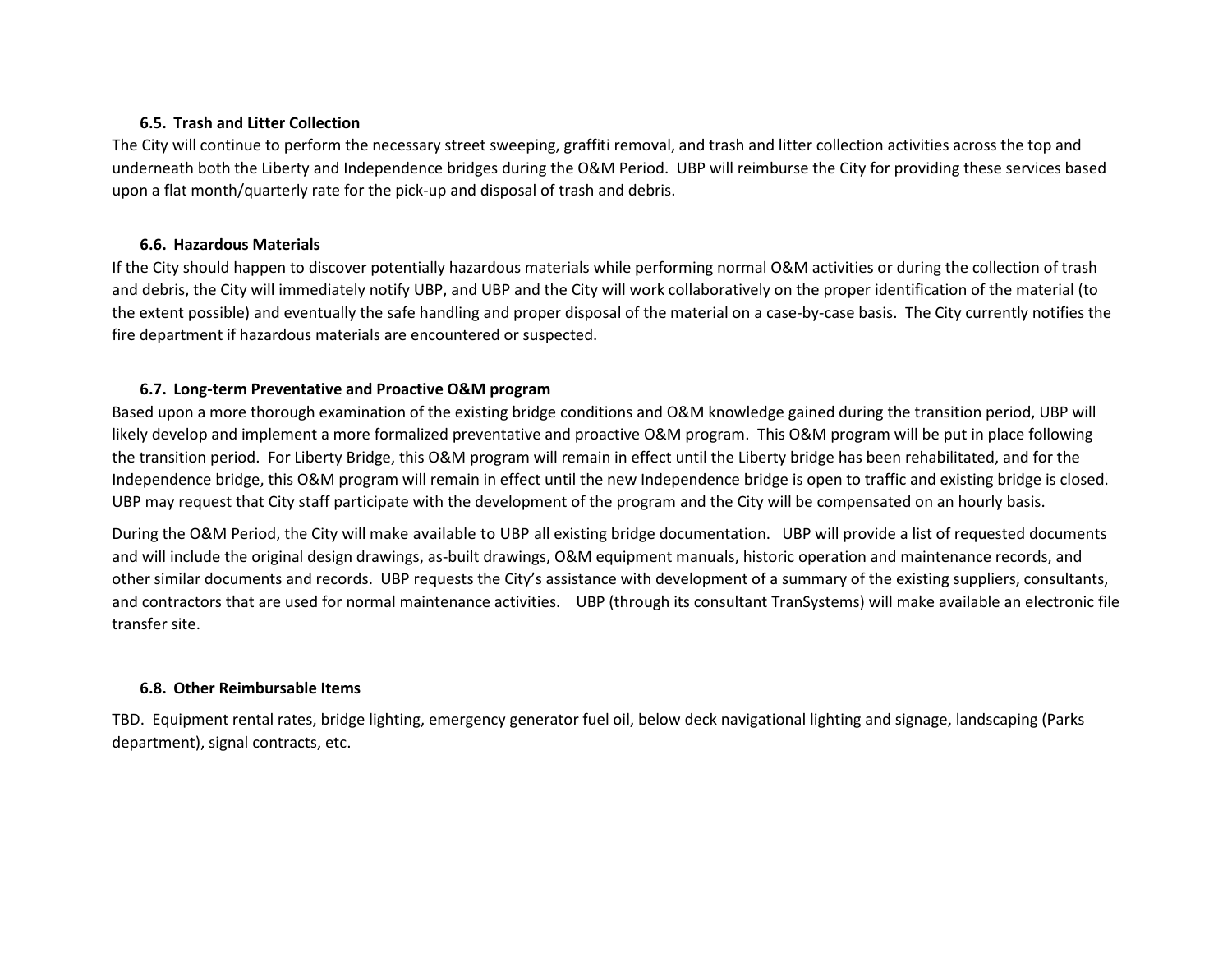#### **7. UBP's Reimbursement of City's Costs**

The City will submit a monthly invoice to UBP for any work completed by the City as outlined in Sections 6.1 (Normal Maintenance Activities), 6.2 (Unplanned O&M Activities), 6.3 (Dependable Tree), 6.4 (Snow and Ice Removal), 6.5 (Trash and Litter Collection), 6.6 (Hazardous Materials) and 6.7 (Preventative and Proactive O&M program), 6.8 Other Reimbursable Items above. The City invoice will be provided to UBP by the 10<sup>th</sup> day of the following month and UBP will reimburse the City within 45 calendar days thereafter.

The City's invoice will include the supportive backup documentation including but not limited to: itemization and summary of labor hours and hourly billing rates by City individual, necessary receipts or sufficient back-up to support materials and supplies utilized by the City, and invoices (if any) from on-call subcontractors or subconsultants used during the month including an explanation of services provided. UBP will reimburse the City for the Dependable Tree costs per the pricing outlined with the contract with the City.

While the actual level of effort will vary, for budgeting purposes, it is estimated that the city will spend the following level of effort on operating and maintenance activities.

| <b>Activity</b>         | <b>Level of Effort</b>                     | <b>Estimated Monthly Cost</b> |
|-------------------------|--------------------------------------------|-------------------------------|
| Normal Maintenance      | Xx hours / %FTE1                           |                               |
| <b>Activities</b>       | Xx hours / %FTE2                           |                               |
| Unplanned O&M           | As needed                                  |                               |
| <b>Activities</b>       |                                            |                               |
| Dependable Tree and     | 24-hour coverage for both bridges. On call | \$68k for annual              |
| Maintenance Service -   | from Jan 1 to March 31.                    | mobilization $+$ \$32.2k      |
| <b>Bridge Tenders</b>   |                                            | monthly (April to             |
|                         |                                            | December). Minimal            |
|                         |                                            | charges from Jan. to March    |
| Snow and Ice Removal    | Truck/driver, deicing materials            |                               |
| <b>Trash and Litter</b> | As needed                                  |                               |
| Collection              |                                            |                               |
| Hazardous Materials     | n/a                                        |                               |
| Long-term Preventative  | Meetings, document review                  |                               |
| and Proactive O&M       |                                            |                               |
| program                 |                                            |                               |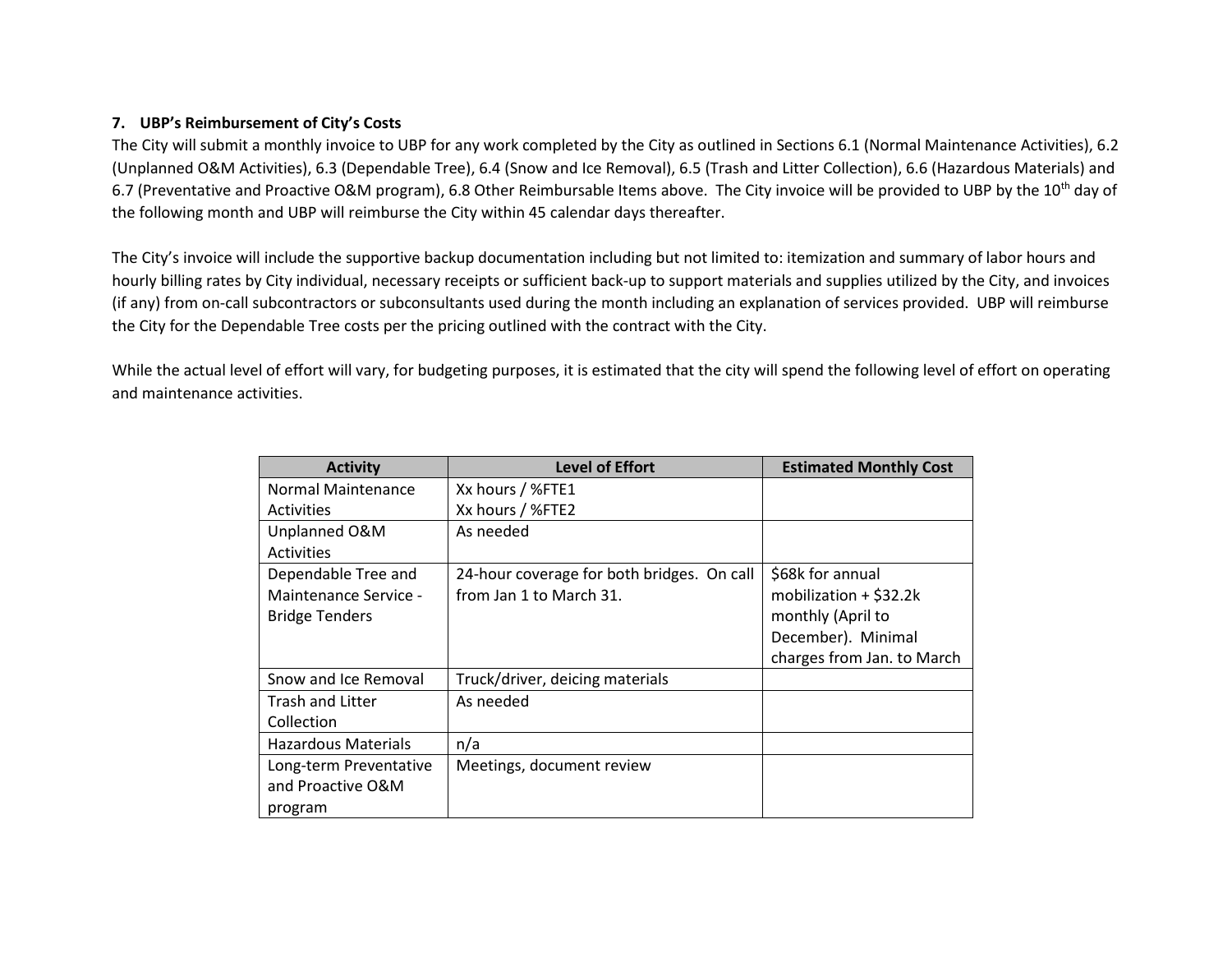#### **8. O&M Progress Meetings**

The City and UBP will conduct bi-monthly or periodic (i.e., via conference call or face-to-face) status meeting during the O&M Period. The purpose of the meeting is to facilitate the exchange of information noted below;

- an overview of recently completed maintenance activities
- an overview of any upcoming significant planned maintenance activities
- identification of any bridge operational concerns
- any unplanned maintenance activities the City recommends to be completed by UBP
- UBP's recommended or likely path forward to resolve any outstanding, unplanned maintenance activities

#### **9. USCG , Railroad and MDOT Coordination**

It's critical that the City and UBP maintain the same open and working relationship with the USCG, Railroads and MDOT during the O&M Period. Furthermore, UBP wants to build off of that relationship as it takes on the full responsibility for O&M activities during the O&M Period. The City will work with UPB on setting up an introduction meeting with the USCG, Railroads and MDOT and City staff will attend and participate in any future meetings as required.

*End of Bay City Transition Period O&M Plan*